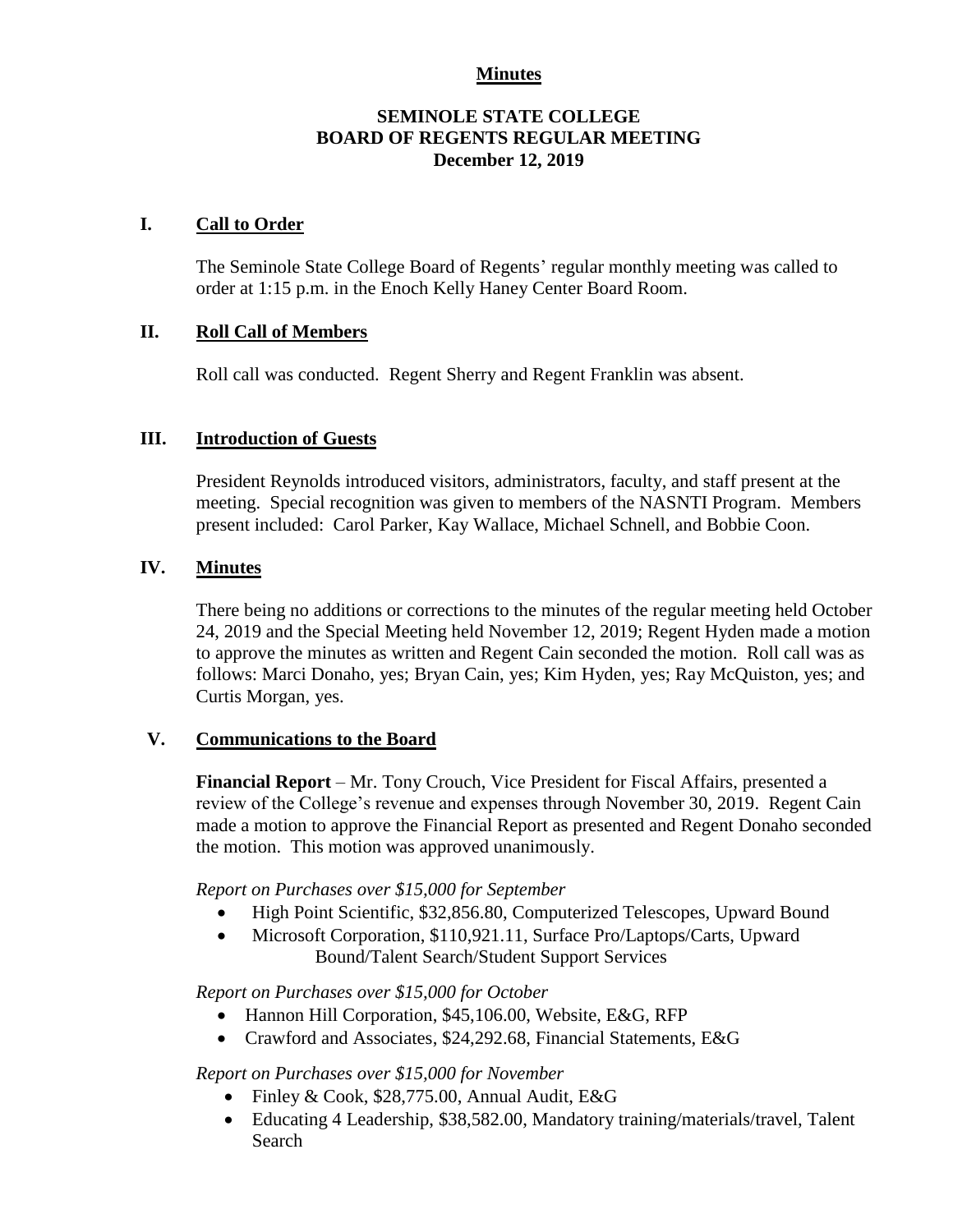**Minutes** SSC Board of Regents Regular Meeting December 12, 2019 Page 2

## **VI. Hearing of Delegations**

None

## **VII. President's Report**

President Reynolds discussed items under the President's Report and the Business portion of the agenda by utilizing a PowerPoint presentation. (See enclosed copy of the PowerPoint presentation)

*2020 Board of Regents Meeting Dates* – President Reynolds presented the Regents with a list of proposed Board meeting dates for 2020.

*Personnel Update* – President Reynolds informed the Board about several personnel changes. Letters of resignation were received from Lynette Cagle, Math Instructor and Rachel Barker, Nursing Instructor. Veronica Taylor was hired as the Director of Employment Readiness. The Board was informed of the deployment of Valarie Watts, Division Chair for the Health Sciences Division. Ms. Watts will be deployed with the U.S. Army Reserves for one year.

*Campus Activities*– President Reynolds told the Board members about several recent and upcoming campus activities. These were:

- A partnership between SSC and East Central University in was recognized by the Oklahoma State Regents for Higher Education
- The film "Resilience" was shown on campus as part of a mental wellness campaign
- Trick-or-treat trail was held on campus for local children
- An enrollment event was held the end of October to encourage early enrollment for Spring 2020
- Lloyd "Z" Simmons was inducted into the College Baseball Hall of Fame
- Elsie Morris left an estate gift to the SSC Educational Foundation
- A Sports Complex Groundbreaking event was held on November 7<sup>th</sup>
- A Veterans Appreciation and Holiday Cheer project was coordinated by Marta Osby, Professor of Social Science
- Peter Simon, concert pianist held community and children's concerts on campus in November
- Student Support Services held a "First to Finish" event on campus highlighting first-generation student Kristen Dougan
- President Reynolds gave the Board an update on the Soccer team who went to the national tournament
- SSC Business students toured the Business Center at East Central University
- SSC Student Government representatives attended the Fall Conference in Oklahoma City
- Several organizations held food drives that benefited the SSC Food Pantry. These were: Kontoor Employees, SSC Baseball Team, Leadership Class, and First United Bank and Trust Co.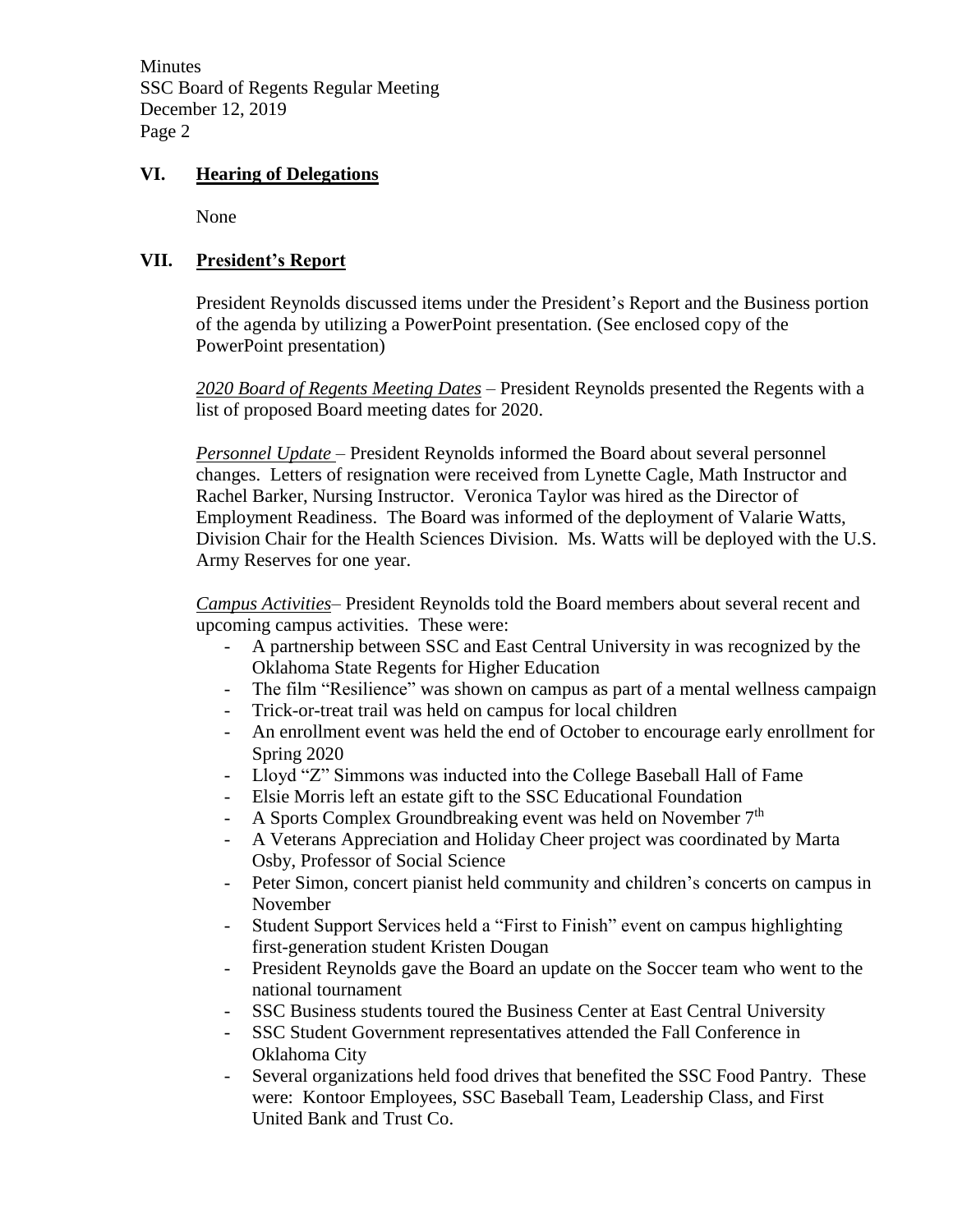**Minutes** SSC Board of Regents Regular Meeting December 12, 2019

Page 3

- The President's Leadership Class visited the "Gathering Place" in Tulsa, volunteered at the Food Bank in Oklahoma City and visited the Braum's plant this Fall.
- Students enjoyed "Finals Eve Pizza" and helped at SSC Night at the Lights on December 2<sup>nd</sup>
- Student athletes helped wrap hundreds of gifts for the Christmas Rotary Dinner
- Oklahoma State Regents for Higher Education honored Representative Kevin Wallace for his service to the State Education System
- The Cherokee Youth Choir performed on campus during finals week
- Supervisor training was held on December  $5<sup>th</sup>$ . Gracen Johnsen was the speaker for the event.
- A nursing pinning ceremony was held on December  $5<sup>th</sup>$ . This was the first December graduating class.
- The SSC Educational Foundation Holiday Reception was held on December  $9<sup>th</sup>$ . Over \$35,000 was raised.
- An appreciation luncheon was held for the Pink Ladies from the Seminole Alliance Health Hospital
- The SSC Classified Staff Association coordinated Angel Tree donations
- President Reynolds gave an update on the Huron Study
- President Reynolds shared a promotional holiday video

# **VIII. Business**

**Approval of Resolution Opposing Guns on Campus** – President Reynolds presented the Board with a proposed resolution for the SSC Board of Regents opposing guns on the Seminole State College campus. President Reynolds recommended approval. Regent McQuiston made a motion to approve the resolution as presented and Regent Donaho seconded this motion. Roll call was as follows: Marci Donaho, yes; Bryan Cain, yes; Kim Hyden, yes; Ray McQuiston, yes; and Curtis Morgan, yes.

**Approval of revision to Board Policy I-3-1 regarding accredication** – President Reynolds presented information about a change in Policy I-3-1 regarding accrediting bodies. This change will correctly reflect the accrediting body for the nursing program. President Reynolds recommended approval of this change to Board Policy. Regent Cain made a motion to approve the change to Board Policy I-3-1 as presented and Regent Hyden seconded this motion. Roll call was as follows: Marci Donaho, yes; Bryan Cain, yes; Kim Hyden, yes; Ray McQuiston, yes; and Curtis Morgan, yes.

## **Authorization to enter into an Investment Grade Audit agreement with Energy**

**Solution Professionals** – President Reynolds gave the Board information about an investment grade audit proposal from Energy Solution Professionals. Regents Morgan, Hyden and Cain discussed benefits of the program with other Regents at the meeting. Additionally, Vice President Crouch answered questions about the audit with the members at the meeting. Regent Donaho made a motion to authorize SSC to enter into an Investment Grade Audit agreement with Energy Solution Professionals and Regent Cain seconded this motion. Roll call was as follows: Marci Donaho, yes; Bryan Cain, yes; Kim Hyden, yes; Ray McQuiston, yes; and Curtis Morgan, yes.